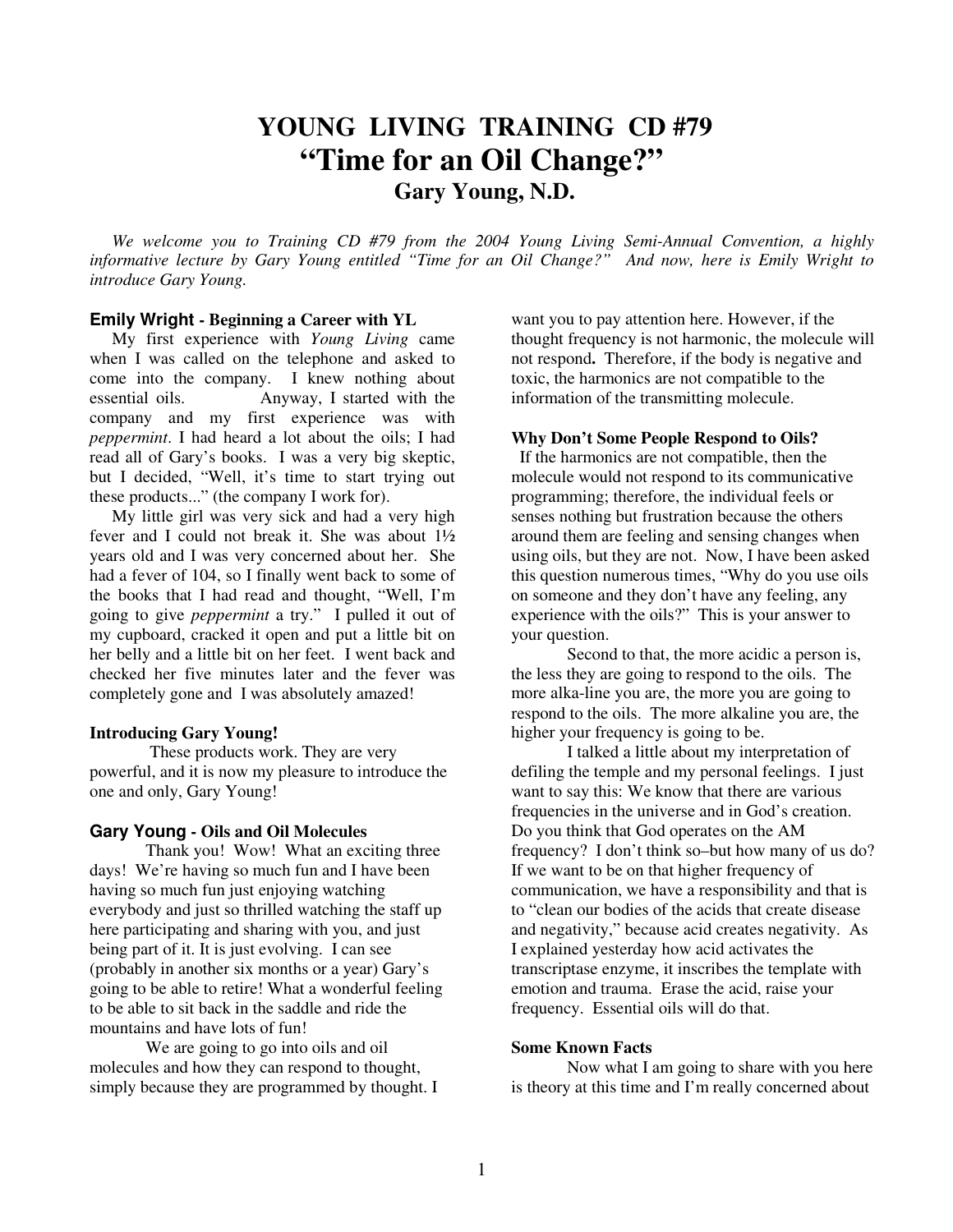how this is shared, not in the sense that it be shared as "gospel." This is not proven; this is my theory in working the oils and just watching, but the first part I do know: Oil molecules are sensory receivers and transmitters–that we know to be a fact. the olfactory neuron and carries the fragrance molecule and frequency.

## **Theory Comes In**

 This is where it's theory. Science hasn't really documented frequency in a sense of essential oils. We have measured it; I have written about it, but it still isn't totally accepted in some of the scientific walks. Therefore, the information sent works as a holding device because each molecule of oil contains vital information. For example, a molecule of methol chavicol carries information that may direct it to seek and relax a muscle, knowing that in the muscle tissues and the nerves are receptor sites, and these molecules home in to those receptor sites. They can trigger the reaction. A phenol molecule contains transmitters that contain multiple structures of carbons and hydrogen that transmit more information.

 A sesquiterpene that has a 15-carbon bond structure contains a family of other molecules with varied structure. The compounds of structure set the harmonics in motion. The programming of harmonics is to bring a balance through frequency and rhythm. Rhythm is perpetual frequency that creates light.

## **Light Gives Life**

 Now, I just share that with you. I would like you to take that and just hold it in your minds and in your hearts and see where it resonates with you. If you go back into your "Owner's Operator's Manual" and you look in the Book of Exodus and you read the various verses on the oils and how they were recommended to be used, and anything that gives life gives what? It gives light. This is something to kind of think about a little bit.

With that thought in mind, let's go to *peppermint*. We're going to run through some things here just to give you some new information on some of the basic oils and then I will get into some of the oils that we haven't talked a lot about that will be new for a lot of you. *Peppermint* is a beautiful oil; you have all used it. We had a

 They send out and transmit a specific frequency that triggers a gene receptor in the nasal cartilage–we know that. So from here on down, part of it is theory and part of it is science. This sends a signal to the brain via fabulous harvest at our farm in Utah this year with our *peppermint*, and it is the finest *peppermint* that exists.

#### **All About** *Peppermint*

*Peppermint* versus radiation damage. Now, all of this information that you are going to see coming up here on the monitors will be available for you if you desire to have it. It's already on disc as ESP.

 A 2004 study published in the *Journal of Radia-tion Research* found that ingesting *peppermint* oil reversed declines in glutathione caused by treatment with gamma radiation. We heard a lot about that yesterday and the importance of protecting the liver and glutathione is the most important antioxidant and detoxification enzyme in the liver. *Peppermint* reduced levels of oxidized or rancid fats in the tissues caused by radiation damage.

*Peppermint* and headaches. A topic of high thermal oil on tension-type headache was examined in a randomized, placebo-controlled double blind cross-over study conducted by Christian Albrecht's Univer-sity. *Peppermint* oil seemed to be a harmless and effective treatment for tension-type headaches. You all know it, don't you? This is not anything new, so I'm not going to spend a lot of time here, but I bring this to you so you can have it because you are still going to be talking to people who know nothing about it, who don't have the information, and what do they say? I had a person come up to me just yesterday that asked, "Is there any way we can get some documenta-tion?" You can lead a horse to water, but you can't make him drink.

#### *Peppermint* **Perks**

 University of Cairo researchers found that *pepper-mint* oil and a mixture of *peppermint* and *eucalyptus* oil reduced headaches in a double-blind, placebo controlled randomized cross-over study, when all they had to do was call Gary and ask him! I could have told them that! It could have saved them a lot of money!

*Peppermint* reduced emotional irritation. Wow! Now we've got emotional documentation! So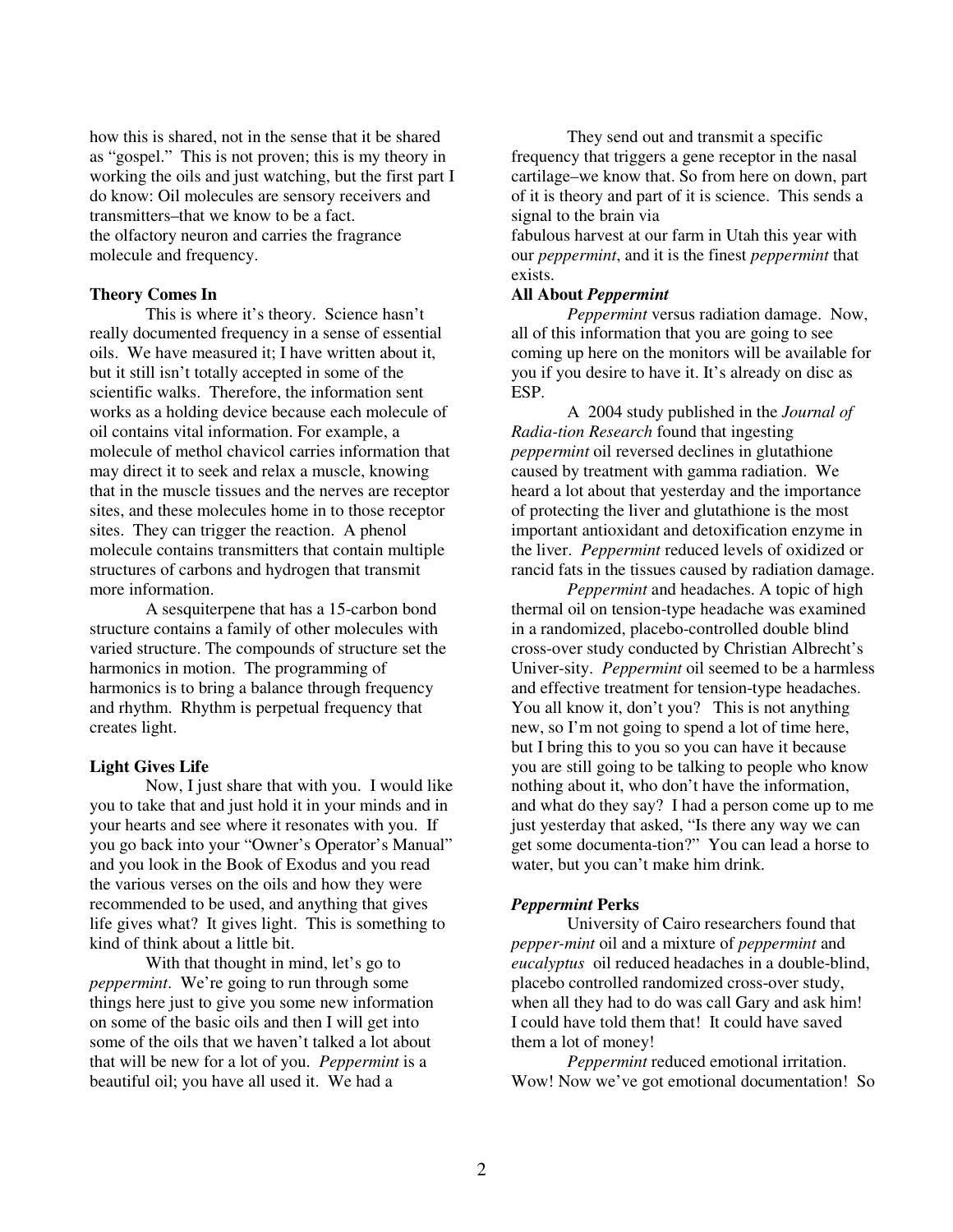what you are going to do? Are you going to mix *peppermint* with *Joy* now, or *Awaken* and *Dream Catcher.* Enjoy it! *Peppermint* decreases depression. Has anyone ever used *peppermint* for depression? And you're not depressed, right? Good!

 Inactivity. *Peppermint* and *eucalyptus*  decreased inactivity. You put *peppermint* on and it will increase your activity–depend on where you put it, too!

## **Impressive Research with Athletes**

 Recent research published in 2001 in the *Journal of Sport and Exercise Psychology* found that inhalation of *peppermint* increased athletic performance in human volunteers. Forty young adult volunteers were tested–20 men and 20 women*.*  Their running ability, strength, and fitness were measured. Two drops of *peppermint* oil were placed on an adhesive strip placed under the participant's nose. Isn't that interesting! Look at this. The runners finished the 400-meter dash faster using *peppermint* oil inhalation. If they had put it on their backside, they would have finished 10 minutes faster! Not very intelligent research here!

 The athletes should significant increase in strength as determined by stronger handgrip following *pepper-mint* oil inhalation. Exercisers complete more push-ups–absolutely! Isn't that interesting? Just these simple little things? *Peppermint* improves produc-tivity. (I go in the back door at work in the morning and put it in the diffusers!)

## **Productivity Improvements**

 Research study at the Weiling Jewish University by Brian Rodenbush and colleagues found that *pepper-mint* improved clerical productivity. Twenty-one participants were divided into two groups. Steve Bentley has a lifetime supply of *peppermint* oil. Improved cognizant function–is that important! Better accuracy on typing, faster speed. Isn't that fun to see all of that on *peppermint*! Do you see how you can play with that now in your next training meeting and just share that with people? It's simple. You don't have to teach them about how it restores liver function and how it increases pancreas function and how to improve the secretory IGF-1's with *peppermint* oil and all of this medical jargon from Gary. Now you can just approach it from a real simple place.

## **What about** *Lavender***?**

*Lavender*. What could I tell you about *lavender* that you don't already know? Probably absolutely nothing. You've experienced *lavender*. It's the greatest oil that exists. *Lavender* versus caffeine. The University of Vienna found that diffusing *lavender* in the air reduced the agitation of test subjects when injected with caffeine. *Lavender* out-performed its two main constituents, linalool and linalool acetate, suggesting a synergistic effect. So don't think you can put *lavender* in your coffee and drink it and get away with it! I won't stand for that!

*Lavender* improves sleep. The General Hospital in Ireland applied one drop of *lavender* oil blend to each of the four corners of the patients' mattresses. A l*avender* oil blend was also vaporized in the air during the night. Patients lived, mattresses decayed!

 Patients who slept well. Isn't that interesting–73% and 97%. The reason that is increases is because 73% quit snoring! A phase requiring night sedation with pills–look at that. This is really important because anyone who's been in medicine (any nurse who has ever worked in a hospital) knows that night meds are increased an average of 40% during the night, particularly pain meds. Why? Because people are sedentary, they are laying down and acid starts to build. Where is the acid coming from? From all the medication they are being given–and the jello and ice cream they had for dinner! And when that acid sets in blood flow slows down, inflammation increases, pain increases, night medications increase.

## *Lavender* **for Sleep and Alertness**

 So look here–reducing the sedating of patients at night from 90% down to 36%! That, to me, was really remarkable. *Lavender* for sleep, *lavender* for daytime alertness. One drop of *lavender* oil was applied to the pillows of nine elderly patients for one week each night. Eight out of nine patients reported improved wakefulness and alertness during the day, suggesting improved and higher quality sleep at night.

 Now, please don't misconstrue this research right here. This is taking *lavender* the night before and sleeping better that night and being more alert the next day. Don't start down the highway and get out your *lavender* bottle and start snorting and think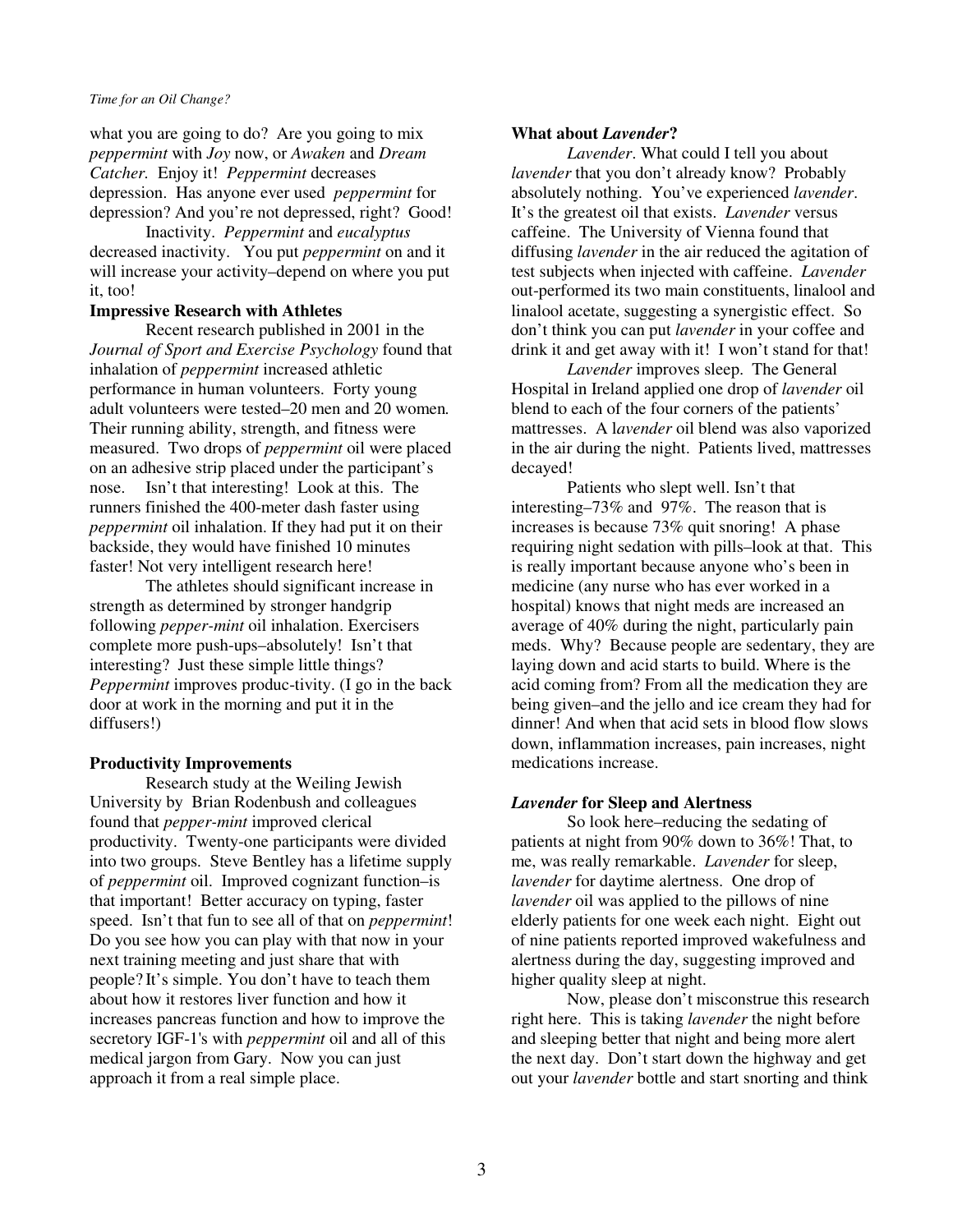it's going to wake you up! Bad news–they will be picking you out of the ditch!

*Lavender* versus insomnia. How many of you have used it for sleeping difficulties? Wow, quite a few of you! A 1995 study published in the *Lancelot Report* on using *lavender* oil to treat geriatric patients with chronic insomnia.

 Researchers found the inhalation of ambient *lavender* oil out-performed sleep medications in improving sleep duration and quality. No side effects were reported. That is powerful! Do you know how many people are on sleep medication? Do you know how many people are on medication for insomnia? My goodness–look at the service that you can give out there!

## **More** *Lavender* **Benefits**

 A 1996 controlled clinical trial test showed 72 patients receiving *lavender* aromatherapy slept well; 11 patients receiving no odor slept well; 79% of *lavender* patients reporting having a good day, 26% of no odor patients having a good day. These are pretty significant numbers.

*Lavender* versus cognitive abilities. Randomized controlled study tested *lavender* aroma on 94 adults. Researchers found the subjects in the *lavender* group displayed better cognitive abilities and better moods than the unscented controlled groups. Isn't that exciting!

*Lavender* and cholesterol. What's that, Lipitor that people are on for cholesterol? I was about to ask Dr. Hill how many patients have been through the Clinic in the last year because of cholesterol. Inhalation of *lavender* reduces atherosclerotic plaque on the walls of the aorta, the chief blood supply to the brain, even though it did not reduce cholesterol levels in the blood. But all they had to do was put one drop of *rosemary* with the *lavender*, ingest it on their tongue, and it would start reducing cholesterol. Remember that–*rosemary* for lowering cholesterol. It is absolutely remarkable, the beautiful things that we have here.

 A 1999 University of Alaska study found that *lavender* reduced blood pressure. In its randomized controlled clinical trial on 20 healthy men scientists found that 10 minutes of *lavender* inhalation resulted in a lower systolic and diastolic blood pressure, lower arterial pressure, and slower heart rates compared with the controlled group.

 Well, I think a lot of you *Young Living* distributors have to use *lavender* to keep your blood pressure down because you are so excited about sponsoring people out there!

 Again, another one on cognitive ability. In a 1999 University of Miami study administered three minutes of aromatherapy to 40 healthy adults. Researchers found that subjects exposed to *lavender*  aromas were less depressed and scored higher on mathematical tests, performing faster and more accurately. Subjects also exhibited increased beta waves in the brain and exhibited lower anxiety scores. Wow! How many of you were in Convention in 1999 when Dr. Friedmann showed the brain wave increases on delta and beta waves from using oils? Wasn't that exciting!

 Senility. Five percent of the people over age 65 have senile dementia. My goodness, this is really sad because in Pakistan and Azerbaijan where they live to be 120 to 140 I never found this–not one time–but in America 5% of those over 65 have senility, and this is not even accurate because how many of our people 65 or over haven't been tested to see if they have senility? So if the true numbers were really known we could probably triple or quadruple that number and it would be closer to being accurate.

#### **Dementia, Inflammation, Fungi Issues**

 Twenty percent of people over age 80 have senile dementia. A 2002 placebo-controlled University of South Hampton School of Medicine study found that diffused *lavender* oil was effective in treating agitated behavior caused by dementia. Wow! Isn't that interesting! Two percent *lavender* oil solution was diffused for two hours on alternate days. Sixty percent of patients showed an improvement, 33% of patients showed no change (they weren't breathing!)

 Inflammation. Another one that's really beautiful. A 2.3% study conducted by the Isfahan University of Medical Science discussed the effect of ingested *lavender* oil on inflammation. Test subjects spent 2 mg. per kilo of body weight of *lavender* oil displayed substantially reduced inflammation, as shown by corrigan-induced edema. Subjects were fed (what's that telling us?) It didn't say "snort," it says "fed".

*Lavender* versus fungi. The University in Japan found that diffusing essential oils appeared to offer promise for inhalation therapy of respiratory tract infection. In fumigation of rooms for prevention of aerial infection researchers found that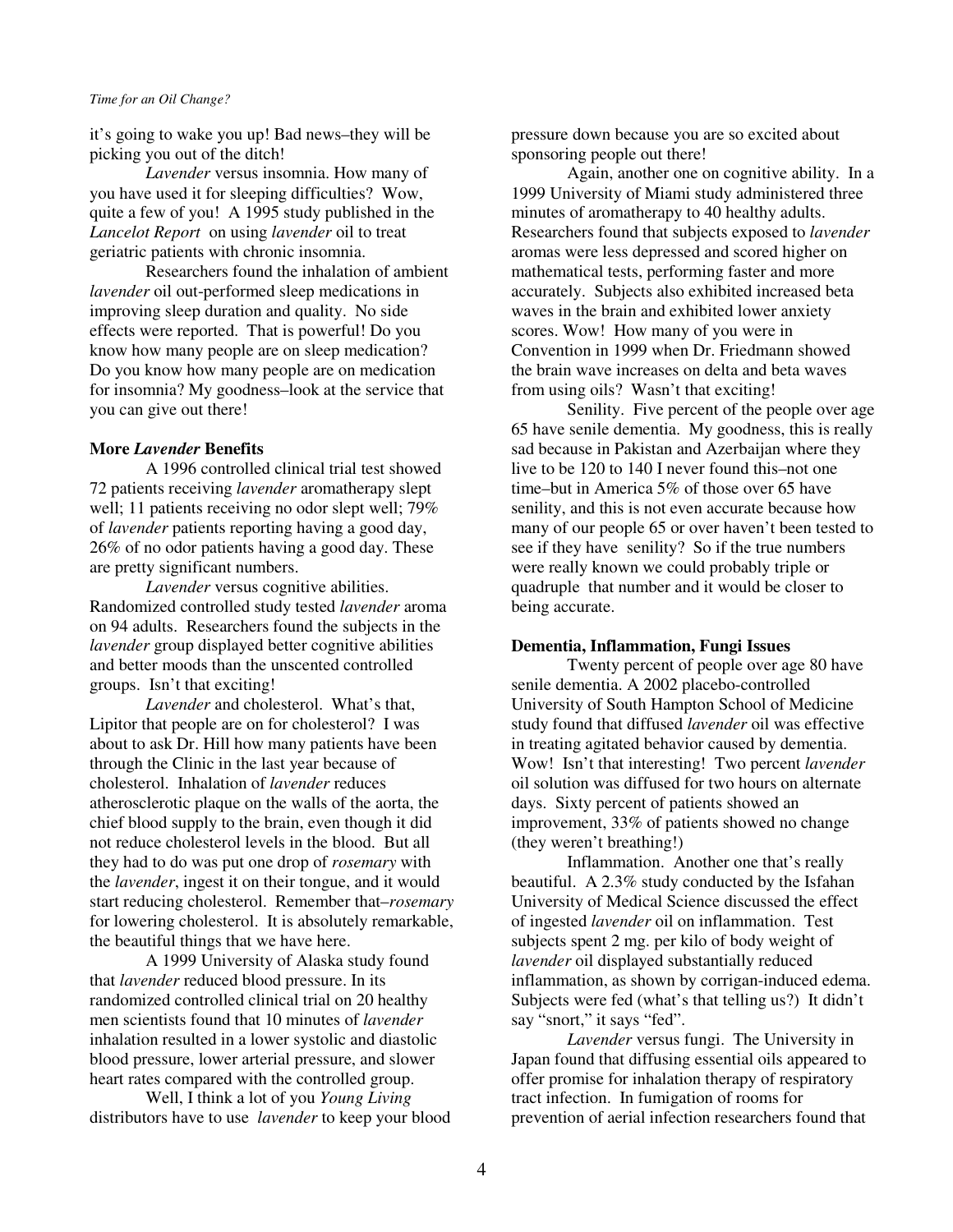diffusing *lavender* oil (10 ml. per liter of air) was more than that needed to suppress the growth of pathogenic fungi on surfaces.

 So even though, when you look at the chemistry of *lavender* oil it doesn't show a great deal about its antifungal activity, we see this a lot. We look at a lot of essential oils that contain coumarins, and we look at them as actual hemostats for regulating blood–to thin it, to thicken it (whatever)– and yet, we can take another simple oil, *cistus,* that contains no coumarins, and yet it dissolves blood clots almost immediately.

So you back up and you say, "Well, how can this be?" It's because of the synergism in the multiple compounds found in an oil.

## **Learning about** *Lemongrass*

*Lemongrass*. At the Department of Nutritional Sciences in Wisconsin, 22 subjects took a daily capsule of 140 mg of *lemongrass* oil. Wow! Let's back up here. At the Department of Nutritional Sciences in Wisconsin–that tells us it's in the United States, is that not true! Twenty-two subjects took a capsule daily (now it doesn't say where they put the capsule!) They took 140 mg of *lemongrass* oil and the research concluded that *lemongrass* oil effectively lowered the cholesterol levels! Who needs to have Lipitor!! Have I not told you that for every problem we have, God has given us an answer. Some of you have heard me say this, too, "If God made one mis-take it was when He gave us a brain and expected us to use it!"

*Lemongrass* versus e-coli. Look at this: When added to juice, *clove* bud oil, *lemongrass* oil, and *lemon* oil were effective against e-coli concentrations of 0.018 (- 0). My gracious!

#### *Melissa* **and** *Sandalwood* **Oils**

*Melissa* oil. I forgot to tell you. We produced two gallons of *melissa* oil at St. Maries this year! Wow, that was so exciting! It was the largest production in the world this year.

 *Lemon* oil, *lemongrass* oil were effective against staph, enturica at a concentration of 0.0044- 0.011%! *Lemongrass* and fungi at Weber State University. The researcher tested the antifungal abilities of 92 essen-tial oils against four pathogenic fungi. Sue and I did this a number of years ago and *lemongrass* showed the third highest scores of all the oils tested, 10 micro liters. It's just beautiful.

 Effect of essential oils and growth inhibition of *melissa, thyme, lemongrass, palmorosa, rosewood,* and *eucalyptus citradora.* You can see the inhibition of those really quick.

*Sandalwood* versus herpes viruses. A 1999 study at the University of Buenos Aries, Argentina found that *sandalwood* oil inhibited the growth of herpes virus 1 and 2. The effect was dose-dependent and more pronounced against HSV-1.

*Sandalwood* for the liver. All of you have heard me preach about liver (for how long!) At the Cancer Biology Laboratory in India, a team of researchers investigated *sandalwood* oil and glutithione S-transferace activity in the liver. Glutithione is the most important antioxidant enzyme in the human body, they found that glutitione levels rose five to six times. Wow! Is that amazing! Does that mean we need to put *sandalwood* oil in *JuvaCleanse* now? That's an idea, isn't it! But you can do it, can't you? You can put it in your *JuvaPower–*you can just put it in your water and drink it. There are so many wonderful things you can do.

 In view of the fact that *sandalwood* oil can induce the activity of glutithione in the levels of sulfa hydroxyl groups of liver, it's possible that it can act as a chemo preventative agent against chemical cacogenesis. That is really interesting!

## *Sandalwood* **and Skin Cancer**

*Sandalwood* researchers found that *sandalwood* oil can be an effective chemo preventative agent against skin cancer. What did Nicole show you yesterday? Now you have it coming from different paths here of absolute documentation, and yet today there are still people out there saying that these oils are just witch-craft. Researchers published in the *European Journal of Cancer Prevention* showed that *sandalwood* oil prevented skin cancer. There we go again.

## **More Studies on Essential Oils**

*Tangerine*. The University of Minnesota, a team of researchers found that the essential oil of *tangerine*, rich in limonene increased glutithione activity in the tissues of the mouse. They came to the conclusion that the citrus oil inhibited the formation of tumors in the fore stomach and lungs of mice**.** Feed it to your mice and eat your mice!

 Limonene and essential oils. There are your levels–*grapefruit, orange, lemon, elemi, lime, ledum,*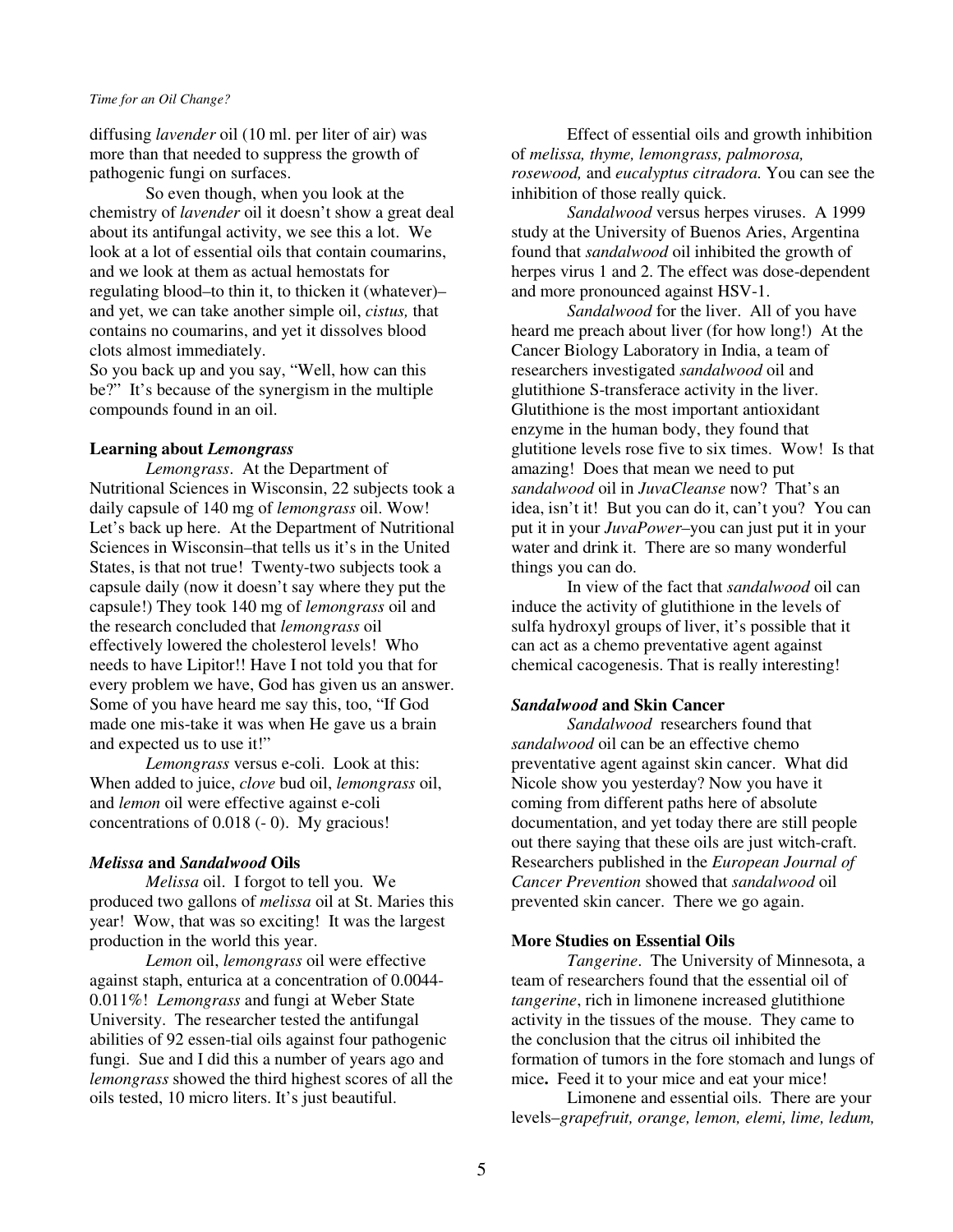*balsam fir, white fit* and *tsuga.* These are your most abundant limonene oils.

 There are a couple of things here to keep in mind at the same time. When doing in vivo and in vitro studies there is a big difference, and so some of the things that are done at the universities in vitro don't always turn out the same way with human studies for the simple reason that the oils when ingested have to go through the stomach gases, they have to go through the liver, they are mixed with a lot of enzymes and a lot of other elements that are present that they have to go through and deal with. And it can change some of that structure, so as I am showing you this, don't just run out and grab six gallons of oil and go stop the next liver cancer patient and expect results.

*Lemon. Lemon* is a beautiful oil. The treatment is with citrus fragrance normalized neuroendocrine hormone levels and immune function, and it was rather more effective than antidepressants. That was at the University School of Medicine, Japan, 1995.

*Lemon* and *cistus.* The effects of long-term inhalation of fragrance on the stress-induced immuno suppression were studied at the Department of Immunology, University School of Medicine, Japan. Immune response was analyzed based on plaque-forming cells PFC count. The decreased PFC induced by high pressure stress was restored by exposing the stress mice to *lemon* and *cistus* for 24 hours following exposure to stress. Shrinkage of the thymus gland stress was also restored by exposure to *lemon* and *cistus* for 24 hours after stress.

#### **What is the Message?**

 Let's just take a second right there.What is this really saying to us? Immune response, decreased PFC induced by pressure, and stress was restored. Shrink-age of thymus gland from stress was also restored. What does the thymus gland have to do with anything? Stress, shrinkage, restoration, *lemon, cistus.* Does that little quote right there at the bottom have any value to you? Would that not cause you to feel that there should be a diffuser in every room running all day long? Re-evaluate some of these things. Look at how you are dealing with stress and how it's affecting you, and maybe some things that you could incorporate that might empower your system a little bit more.

*Lemon* oil is one of the less expensive in *Young Living.* It's quite plentiful, thanks to our

citrus business, but how many of you literally are diffusing it multiple times a week in your home? (A small, small percentage.) God bless you. How many of your are thinking about maybe increasing that now?

What does it mean? When you have shrinkage without going into a lot of medical jargon, you have suppression of immune function, or you have disregu-lation, so when you can restore thymus you are helping to restore a major part of immune functions, so you are improving immune function in real simple terms.

## **More about** *Lemon* **Oil**

 Yes, *lemon* oil, if you look in the *French Medical Textbook* mentions it for the immune system, so what we see here is just some documentation showing how it helps to restore thymus, and we know that as we age, probably the thymus shrinks as well.

*Valerian.* I have got to talk about *valerian.*  It is wonderful. The neuro-protector properties of *valerian officinalis* extracts were studied at the Institute of Biochemistry in Portugal. *Valerian* has been used in traditional medicine for its sedative, hypnotic and anti-convulsive effects. Pay attention to that for sedative, hypnotic and anti-convulsive effects and the next time that you are in the grocery store and you are trying to sign somebody up and they are giving you a bad time about your oils, just bring your *valerian* out! Learn how to use your tools. Your oils are tools. Learn how to use them to sedate that person while they're signing their application!

## *Valerian* **for Pain**

 But here's what's really beautiful. How many people are on anxiety medication? How many people are going through severe trauma and are being sedated for severe trauma? Now, you have a blend that I made specifically for that called *TraumaLife*, but I made this discovery last year after I had a double abdominal surgery (7½ hours under the knife) and refused medi-cation. It was a little bit painful! I had 42 steel clips and 6½ feet of stainless steel wires that are still inside of me, and I used *valerian*, and I took it by capsule and I used *vetiver* and I used half and half–two capsules three and four times a day.

 I do the same thing now with the invasion of seven screws through the bone and bone graft, it was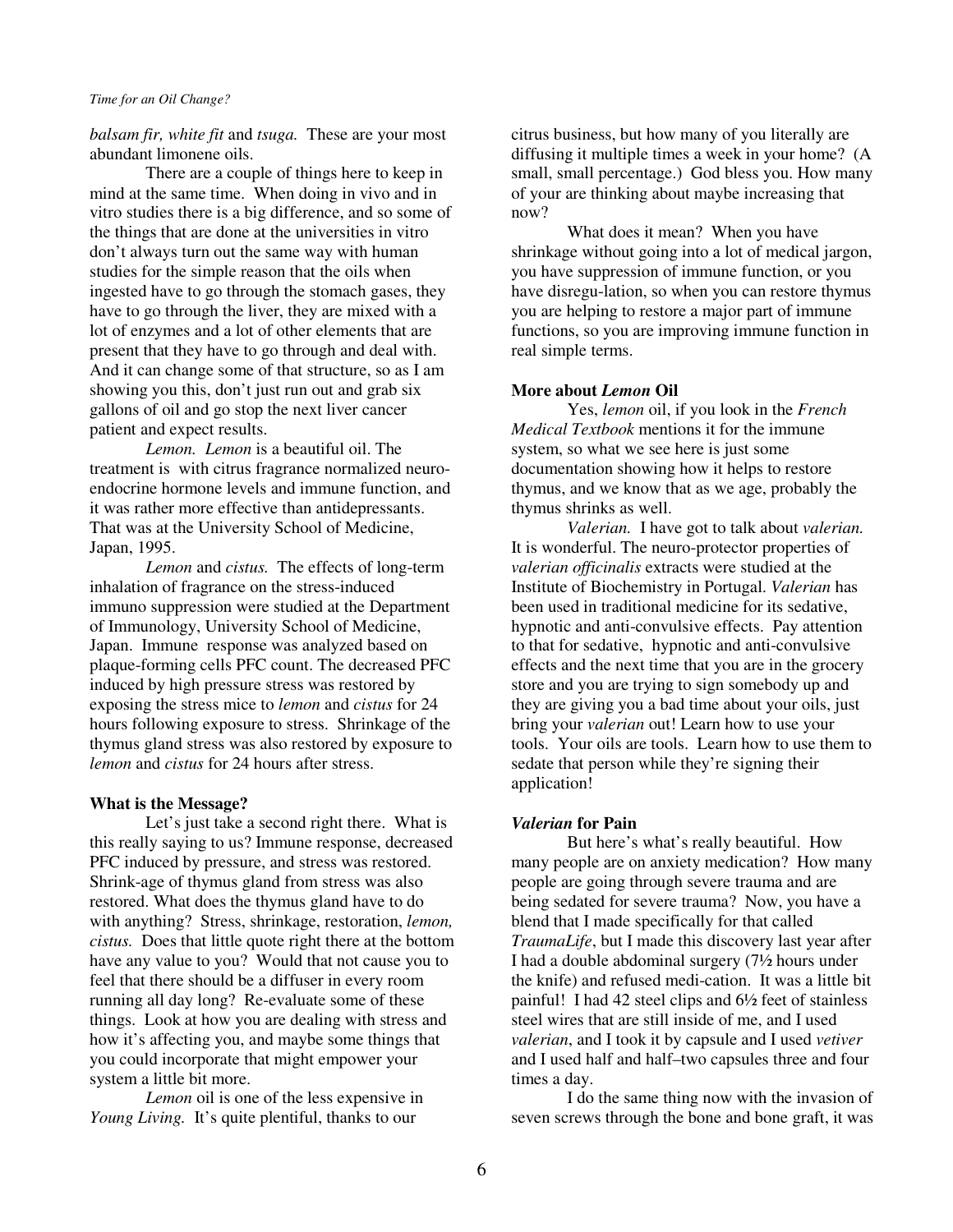a little bit more uncomfortable, and so I just started doing *valerian*, just straight capsules, nothing else. I do two capsules and I can lay back and watch my watch and in 19 minutes I am going to sleep–and that's the transit time through my stomach and my liver into the blood for my body. For someone else it may be different. I could literally watch my clock and in 19 minutes I knew that I had better not be standing up because 60 seconds later I would be horizontal and wouldn't know it. It was that effective, and is that effective. Four hours later it would start to wear off. It is more effective than morphine.

 The only thing that I am dealing with now is altering the taste, and three drops of *peppermint* in a capsule of *valerian* kind of handles that taste situation because after several days of several capsules of *valerian* it starts to coming up on you and you start developing a dislike for that wonderful flavor!

 If you have never understood that flavor, then go find a dirty sock that's been left in the closet for several months and chew on it. You'll understand it–that's *valerian.*

 But *valerian* absolutely is–in fact, it has been said that it conscience and knows where to go and what to do. It really does. It's a very powerful sedative product. So utilize some of these tools that you have.

## *Balsam Fir* **in Idaho!**

 *Idaho Balsam Fir*. Wow! This was a beautiful project and it's been a very fun project. Ever since I spent time in southern Arabia and on the *Frankincense* Trail and in the Judean desert finding the old ancient distillery and learning more about *balsam*, I just had this drive inside of me that I wanted to find *balsam*. Now I know that the *balsam* that grew in southern Arabia and the *balsam* that grew in Israel were not the exact same species, nor would it be exactly the same species in America, but this is just a theory that I have and a very strong feeling I have and that is, if God put something that worked very, very well in Arabia that He would create something in America that would be equivalent to that, and I believe that. Just like He put *frankincense* in southern Arabia and He put *copal* in Central America, and *copal* is very, very close to *frankincense*.

 So with that theory and that feeling I started looking for *balsam* and found this tree farm in

northern Idaho near the Canadian border growing *balsam* trees. They would plant them and grew them for the Christmas tree business. At the time he planted the plantation, within five years of it then artificial trees really started coming to the forefront and the discouragement of cutting Christmas trees came in, and the market dropped out of it for a few years, and the trees never got harvested, and now they are 20 to 25' tall. So this gentleman was hiring a person with a bulldozer to come in and push the trees into piles and burn them and clear the land so he could prepare it for other crops, when I found it.

 So I simply just approached him and asked him, "Can I have the trees for just taking them off the land–and you don't have to pay me \$400 an acre?" I thought he was going to jump up and down and kiss me! So we did that, and to make a long story short, I wound up buying the farm, and so we have our own *balsam* tree farm. (You have!)

#### **Strong Feelings Supercede Common Sense**

 I had a real strong feeling about it. In fact, one day Mary said to me, "Honey, why are you doing this? Don't you have enough to do?"

 It's 125 miles north of the St. Maries farm and so when I finally made all of the arrangements with the gentleman over the phone (because he lived in California). He had moved from Idaho because he had lost his business and went there to start another.

 So I took my crew of 12 guys and a truck and power saws and a little chipper and we headed to the Canadian border to the Highland Flats farm. We left about 4:00 or 5:00 o'clock that morning and we got back at midnight that night with a load of chipped *balsam* trees, and we distilled it to acquire two quarts of oil. That was 12 men almost 18 hours to produce two quarts of *balsam* oil, and yet I felt so strong about this. I was just really glad at that time that I didn't have Steve Bentley with me because he would have definitely said, "Gary, this is not cost effective," but I didn't have my pocketbook and my calculator to figure that all out, and I just went by feeling.

 However, this is what Steve would have done for me. He would have sat me down and said, "Gary, this is not cost-effective, and this is what we're going to need to do to make it work." That's the kind of man I have there in that department, not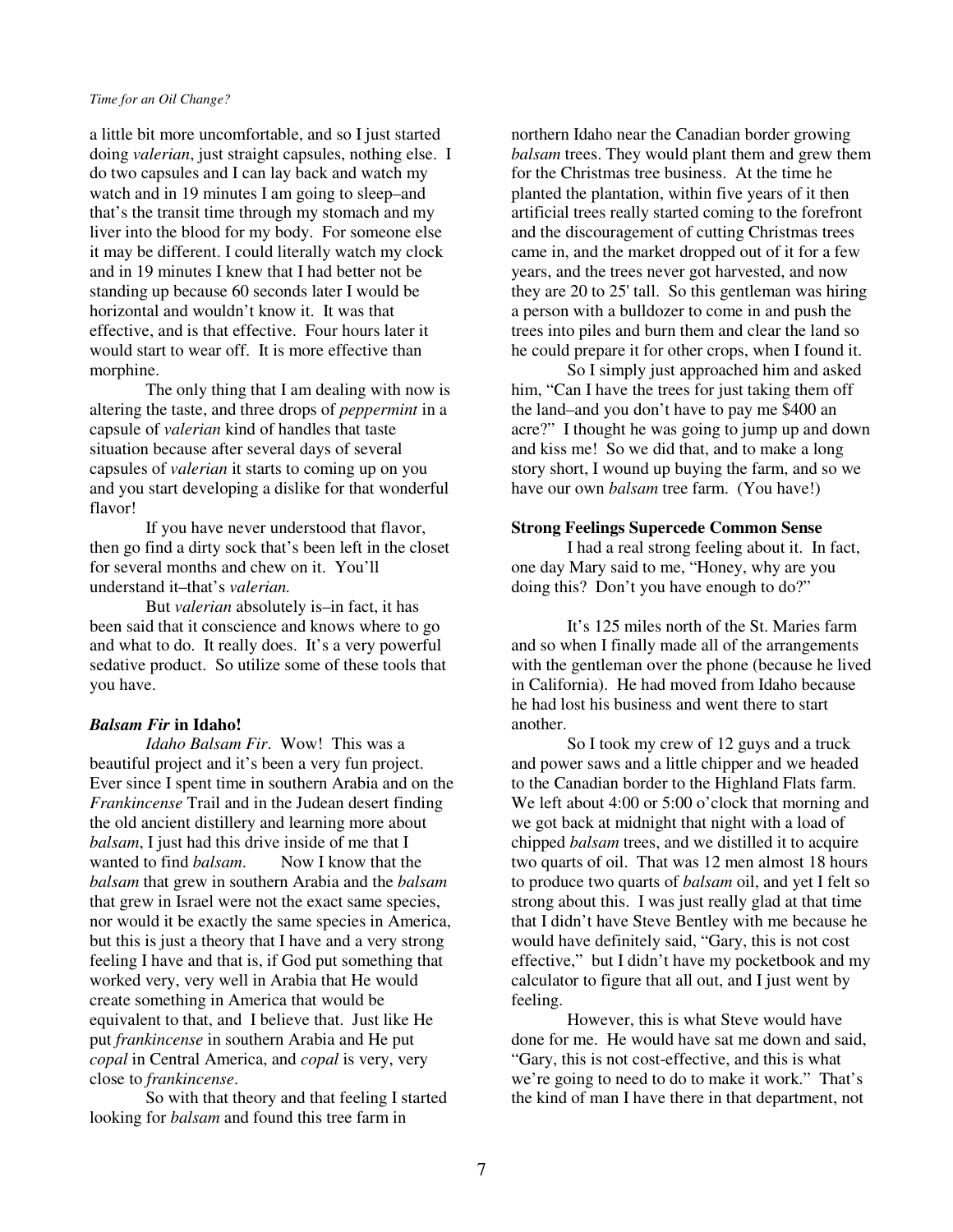one who says, "No, you can't do it," but.. "this is how you can do it."

## **Tribute to Integrity of YL Staff**

 It's really beautiful to have that tremendous support. I just have to acknowledge our people. Linda, you've got to meet her. She was here doing some photo shoots. Between Steve and Linda, there's not a more dynamic team that any corporation or company in the world could possess than those two beautiful people, and I love working with them, and I give thanks for them being with *Young Living.*

But I went back and I built the equipment that we needed and went in with harvesters to harvest to where we could produce 12 and 14 gallons a day of oil from the *balsam* trees with a six-man crew and made it cost-effective.

 I had such a strong feeling, and the first winter when we went through the first harvest up there, it was difficult. There were hard times; there were times when I pulled in with a semi-truck and the weather would shift and change and we would be working in 2' of snow or it was snowing all day long. There were times when I was sitting on the harvesting machine cutting that we would stop and we would drive literally into Bonner's Ferry and change clothes in the laundra-mat.

 We would take our clothes off and put them in the dryer and dry them and go back to the bush and work for another three or four hours and go back to the laundry mat, change clothes and dry. We would change clothes sometimes three times a day to try to keep from getting hypothermia from getting wet because of the driving, melting snow as it was piling up. That area produces a lot of snow.

#### **Trials Encountered during Winter Storms**

 And then we got the semi-trailers loaded. Two trailers (126,000 gvw) and I would get under the wheel and start to pull out of the bush and guess what! It would be warm enough that the frost that came in in the morning had gone out of the ground, and one night as I was heading back to St. Maries the back of the trailer just sunk out of sight while completely loaded!

We spent the entire night jacking, building plat-forms and corduroying the road to get that trailer back out of the bush and onto the road out of there. You lay in the mud with the snow blowing down your neck, shoveling mud, digging, building

platforms to put 20-ton hydraulic jacks to lift a 25 ton trailer up to put planking and corduroy under it, and you know when you have time to think a little bit, you ask, "What am I doing here? I could be home cuddling Mary by the fire. I could be in bed sleeping!"

 A lot of thoughts go through your mind, but the feeling of the value kept driving me to keep being persistent in doing it–not even at that time, knowing its real value, but just a feeling**.** And as we distilled, I started watching my crew and that's what started giving me the first clue.

#### **Bush Crew versus Distillery Crew**

 My bush crew–fighting the mud, fighting the snow, and then it would rain and then it would snow and then it would be freezing cold, equipment breaking down, blowing hoses, etc. Eldon was there. He experienced it, he came to help with the harvest one week. He, drove the cutter, drove the forwarder, drove one of the semis for me. It seems like whenever I started pioneering something, Eldon has been there, and I hope you can understand my appreciation, but the guys would get upset and you would hear this "foreign

language" from time to time.

 I would go to the distillery and the guys who were running the distillery were there when I would back in at midnight or 2:00 o'clock in the morning and start unloading. I made the mistake once of coming in a 2:00 in the morning with the load and I was so tired and said, "Guys, we will just unload it in the morning." We got up four hours later to unload and I'm sure it had dropped 15 degrees and we spent the entire day with picks and shovels because it froze inside the trailers.

 I didn't want to repeat that scenario, so I would back up to unload and here were the guys in the distillery who had been working all day and were going into the night shift were just as mellow, just as calm, and just as serene as could be. "Oh, Gary. You made it! How was your day? We have produced 12 gallons of oil today.." I thought.. "What have they been drinking while they've been producing oil?"

## **Trading Places..**

 So I started then taking the crew from the distillery to the bush. I decided I had to take these guys from the distillery into the bush and see how it works, and I would bring the bush crew to the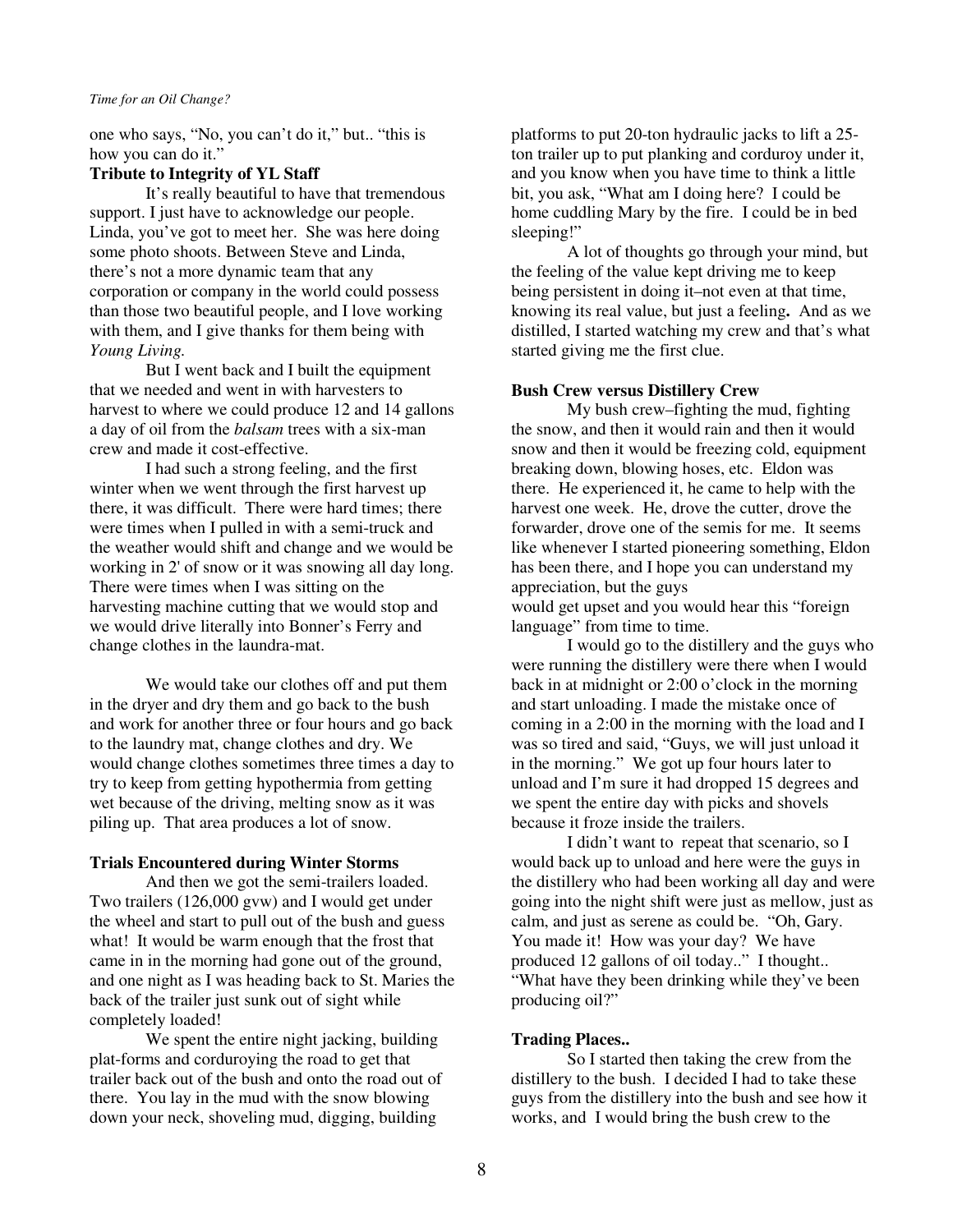distillery and I would come back with a semi-load, pull into the distillery, and here's my bush crew that had this "foreign language" the day before! "Hey boss, how are ya' doin'? Wow–we just made 14 gallons of oil today. Wow! Looks like you've got a good load on–we'd better get these cookers full so we can start cookin'. It's only 3:00 o'clock in the morning.."

 So I went downstairs and walked in the boiler room and looker under the boiler to see if I could find anything stashed**–**and then I would go back to the bush the next day and here's my distillery crew the next day in the bush with the same "foreign language" that I was hearing before! There's something going on here!

## **Studies Showed Reduced Cortisol Levels**

 So we did the studies at the Clinic, and lo and behold, here's where it really started coming in. When participants breathed, ingested, rubbed it on–it didn't matter the application–it lowered cortisol levels 40%**!** Wow! Was that exciting–40%! So then it was easy to understand why they were feeling more mellow, why they were feeling less agitated, because elevated cortisol creates anger. So I started looking at it.

## **Patricia Holmes' Story**

 I had another feeling in 2001 with my first cancer patient, Patricia Holmes, and I said, "We're going to experiment with this for cancer. I feel so strong about combining *frankincense* and *balsam."*

 This little lady had an adenole cystic carcinoma of the parotid gland. There were five other people diagnosed within a two-week period at the Rockford Clinic in Spokane Washington with the same identical cancer. Patricia Holmes is the only one of those six people who is alive today!

 I talked with her brother just a few weeks ago at St. Maries and I said, "How's Pat doing?" (because I hadn't seen her for a year). He said, "Gary, she's working as a shift manager in a factory in Ogden and just doing fabulous! She just got promoted, and she is alive and well!"

## *Frankincense* **and** *Balsam***, a Great Mainstay**

 So it has become a mainstay in our regimen– *fran-kincense* and *balsam.* The other five people who were diagnosed within the two-week period that Patricia was, all chose the tradition. The longest living of the other five made it 13 months from the

day of diagnosis. All the other four died before the year. They told Pat, "If we do surgery and radiation, we can give you approximately one to two years maximum." But out of the other five only one made it to 13 months. She would have lost all the facial muscle in the side of her face, lost the sight in her left eye and total control, and that was what she was faced with. That was just from the surgery before radiation began, and she opted not. So that was really our first and one of our real proud success stories now going on her fifth year in total remission!

## **Gary's Arm Injury Reports**

 This scan was from February 19 and was conducted at Timpanogos Regional Hospital and as I mentioned yesterday, I had the pain in the right arm, in the humerus, and I thought it was a torn rotator cuff from lifting. I went in, did the scan, and there was a .5 centimeter tumor in the humerus of the right arm. I went to the University of Utah and they were scanning here for a 1.3 centimeter tumor. Images were obtained from the top of the shoulder through, and then they went through intravenous.

 The soft tissues of the right shoulder show no masked lesions. They included portions of the right lungs unremarkable. The tumor is totally gone! That was strictly from the use of the *frankincense* and *balsam–*half and half. I didn't make it in twothirds, one-third or 10 drops and two drops–I just mixed it equal proportion. That's what we did with Patricia as well.

 So these are some of the beautiful things that we see with essential oils that are so powerful and so effective, yet oftentimes we are afraid to take a chance at using them. The option I had was to go in, take the tumor out, do a bone graft (which was the tradition or the standard procedure)–and where does it go from there?

 My feeling is (and I share this a lot) there are times when surgery is necessary, and I'm not up here to advocate getting rid of the medical profession, because that's not the case. If it had not been for the medical profession I would not be here today.

 However, the medical profession did not take me out of the wheelchair and they did not help me to walk again. There is a place and purpose for both, but let us do this: Let us now surrender our power, let us not give it up, but let us learn how to work together and integrate and love and appreciate that which God has given us and maybe look at surgery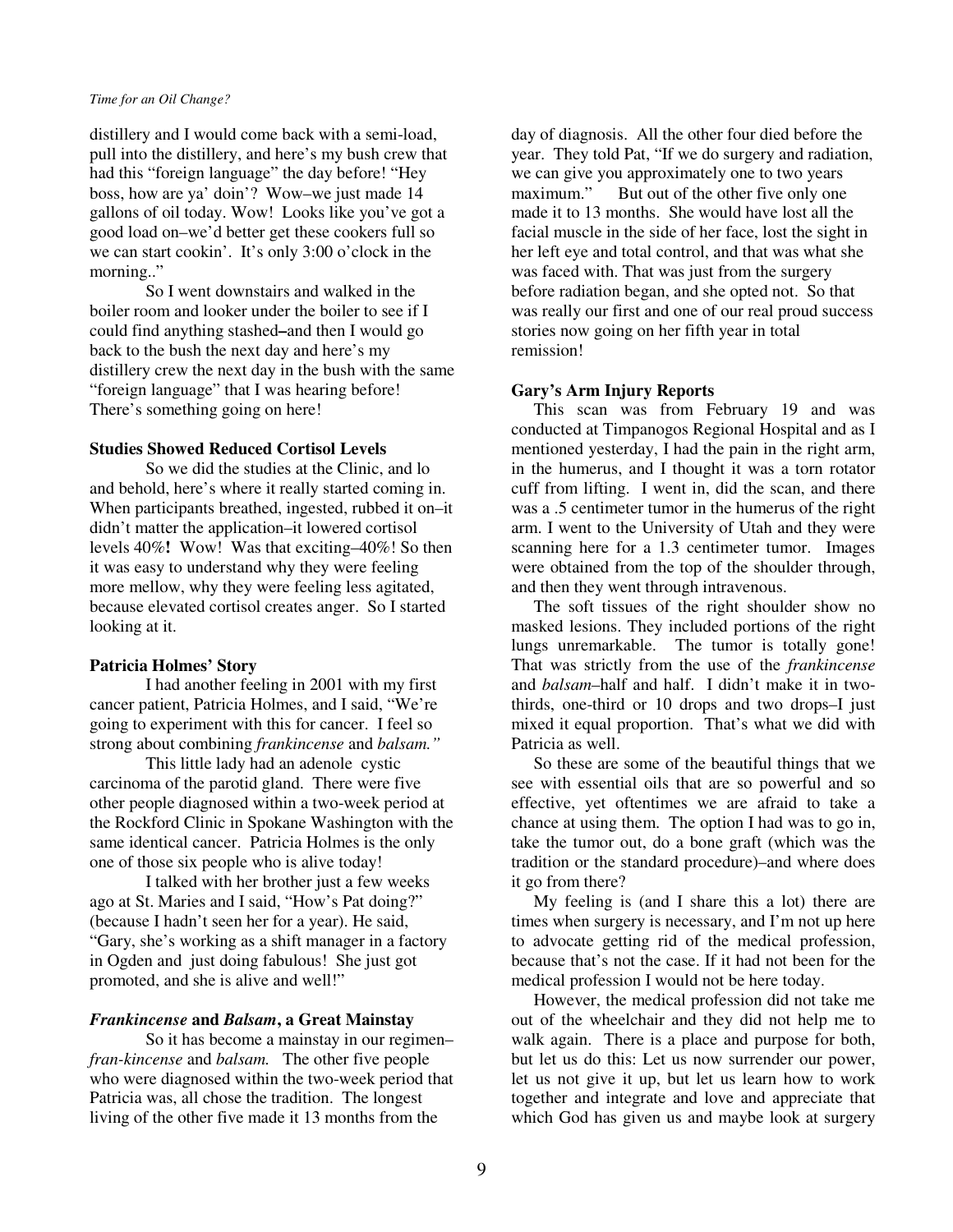as a last option when everything else has not worked perhaps.

#### **Utilize Every Other Possibility First**

 Because once you have caught and once you have intervened, you cannot go back and undo it. I have watched so many people go in for just simple gall bladder surgery when it's not necessary because they don't have the discipline to do some of the things that they could do, and they live with the discomfort of that for the rest of their lives. It's too late then.

 Yes, I experimented with it because I believe this: If *balsam* and *frankincense* had failed, would I have gone in for surgery? No–because I hadn't tried every-thing. I had only tried one thing. When I exhausted everything and I was 105 years old I probably would have considered it! It probably would have taken that long to try everything. But so much of the time we try something once and it doesn't work, and what do we do? And isn't it even true in the way that we build our business? We try a way of building a business because somebody said, "Try it this way.." and we do it and it doesn't work, and we cry, "Oh, it doesn't work for me! I just wasn't meant to have it! I was just born to be poor! It was just in my cards to have cancer. It's my fate to have arthritis-it's hereditary!" Baloney! It's up here (in your head) it's not hereditary! Thank you.

#### **Moderator:**

Thank you, Gary, and thank you for being with us on Training CD #79.

| <b>Word or Phrase</b>            | Page Number    | Frequency<br>Thought frequency  | 1,2<br>1       |
|----------------------------------|----------------|---------------------------------|----------------|
| Acid/alkaline                    | 1              | Friedman, Dr.                   | 4              |
| Anxiety medication               | 6              | Fungi                           | 4              |
| Aromatherapy                     | 4              | Glutithione                     | 2,5            |
| Atherosclerotic plaque           | 4              | God, His creations              | 1,5,7          |
|                                  | 3              |                                 |                |
| Athletic performance studies     |                | Created similar oils over world | 7              |
| Bentley, Steve (YL staff)        | 3,7            | Harmonics of body               | 1,2            |
| <b>Blood</b> clots               | 4              | Negative or toxic               | 1              |
| Bonner's Ferry, Idaho            | 7              | Headaches                       | 2              |
| Drying clothes at laundra-mat    | 7,8            | Herpes virus (HSV-1)            | 5              |
| Brain/olefactory                 | 2              | Highland Flats balsam farm      | 7              |
| Beta waves in brain              | 4              | Story of acquiring this farm    | $\tau$         |
| Cancer, skin                     | 5              | Holmes, Patricia (cancer story) | 8,9            |
| Cancer success story             | 8,9            | Adenole cystic carcinoma        | 9              |
| Chao, Sue (YL staff)             | 5              | Recovered from cancer           | 9              |
| Christian Albrecht's University  | $\overline{2}$ | Immune function & response      | 5,6            |
| Cholesterol                      | 4,5            | Inflammation                    | 3,4            |
| Cognitive abilities              | 4              | <b>Word or Phrase</b>           | Page Number    |
| Cortisol                         | 8,9            |                                 |                |
| Coumarins                        | 4              | Insomnia                        | 3              |
| Diffusing                        | 3,4,6          | In vivo/in vitro                | 5              |
| Documentation                    | 2,5,6          | Journal of Radiation Research   | $\overline{c}$ |
| E-coli                           | 5              | Light/life                      | $\overline{c}$ |
| Edema                            | 4              | Limonene                        | 5              |
| Enzymes                          | 5              | Linda (YL staff)                | $\overline{7}$ |
| <b>Essential oils</b>            | 1,2,5,6,9      | Lipitor (drug)                  | 4,5            |
| Distilling oils                  | 8              | Liver                           | 2,3,5          |
| Fact/science versus theory       | 1,2            | Medical profession              | 9              |
| Feelings                         | $7-9$          | Methol chavicol                 | $\overline{2}$ |
| "Foreign language" (swearing)    | 8              | Moderator                       | 1,9            |
| Frankincense Trail/Judean desert | 7              | Nasal cartilage                 | 2              |
| <b>French Medical Textbook</b>   | 6              | Owner's Operator's Manual       | $\overline{2}$ |
|                                  |                |                                 |                |

# **KEY WORDS AND PHRASES USED IN YL TRAINING CD #79 INCLUDING REFERRAL PAGES**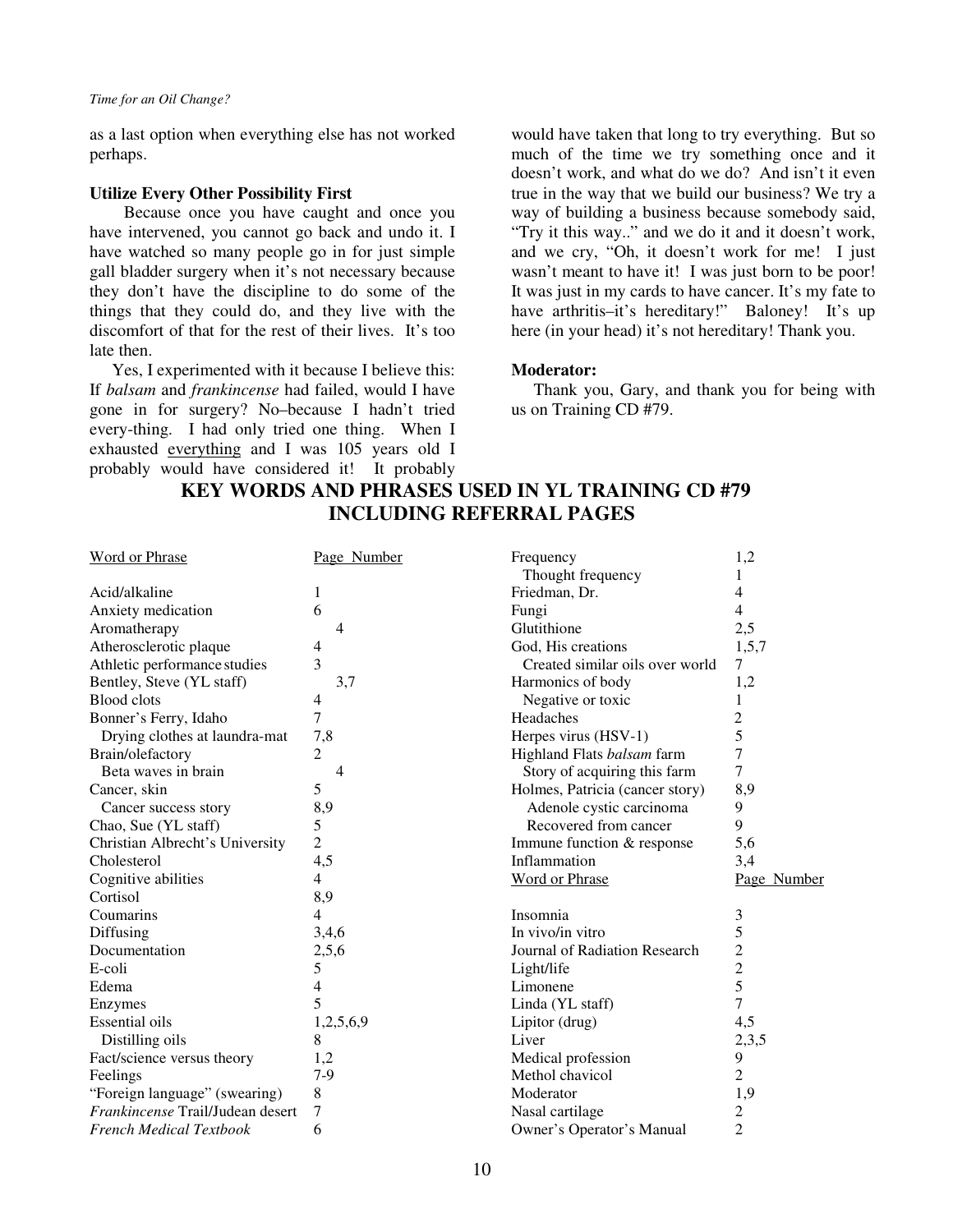| <b>Book of Exodus</b>                 | $\overline{c}$           | More Studies on Essential Oils       | 5              |
|---------------------------------------|--------------------------|--------------------------------------|----------------|
| Pakistan/Azerbaijan                   | 4                        | Patricia Holmes' Story               | $\,$ 8 $\,$    |
| Pain medication findings              | 3                        | Peppermint Perks                     | $\overline{c}$ |
| Phenol                                | $\overline{c}$           | Productivity Improvements            | $\mathfrak{Z}$ |
| Radiation                             | $\overline{c}$           | Sandalwood and Skin Cancer           | 5              |
| Gamma radiation                       | $\overline{c}$           | Some Known Facts                     | 1              |
| Rancid fats                           | $\overline{c}$           | Strong Feelings Supercede Sense 7    |                |
| Receptor sites                        | $\overline{c}$           | Studies Showed Reduced Cort          | 8              |
| Research studies                      | 2,3                      | Theory Comes In                      | $\overline{2}$ |
| Cancer Biology Lab in India           | 5                        | Trading Places                       | 8              |
| Dept. of Nutritional Sciences         | 4,5                      | Trials Encountered during Winter 8   |                |
| European Journal of Cancer Prev 5     |                          | Tribute to Integrity of YL Staff     | 7              |
|                                       | 3                        | Utilize Every Other Possibility      | 9              |
| General Hospital in Ireland           |                          | Valerian for Pain                    | 6              |
| Institute of Biochemistry, Portugal 6 |                          |                                      | $\mathfrak{Z}$ |
| Isfahan University of Medical Sc. 4   |                          | What about Lavender?                 |                |
| Journal of Sport & Exercise Psy 3     |                          | What is the Message?                 | 6              |
| Lancelot Report in 1995               | 3                        | Why Don't Some People Res            | $\mathbf{1}$   |
| University in Japan                   | 4                        | Transcriptase enzyme                 | 1              |
| University of Alaska in 1999          | 4                        | University of Utah for tumor scans 9 |                |
| University of Cairo                   | 2                        | Weather problems                     | 8              |
| University of Miami in 1999           | 4                        | Harvesting balsam in Idaho           | 8              |
| University of Minnesota               | 5                        | Wright, Emily                        |                |
| University of So. Hampton 2002        | $\overline{4}$           | Experience with daughter's fever 1   |                |
| University of Vienna                  | 3                        | Tumors                               | 5              |
| University School of Medicine         | 6                        | Gary's experience with tumor         | 9              |
| Weber State University                | 5                        | Totally healed with oils             | 9              |
| Weiling Jewish University             | 3                        | Young, Gary                          | $1 -$          |
| With elderly patients                 | 3                        | Abdominal surgery experience         | 6              |
| Rodenbush, Brian (researcher)         | 3                        | Feelings about Idaho balsam          | 7,             |
| Rockford Clinic, Spokane WA           | 9                        | Harvesting balsam in Idaho           | 7,             |
| Treated 5 cancer patients             | 9                        | Tumor recovery story                 | 9              |
| Sensory receivers/transmitters        | 1                        | Young, Mary                          | 7,             |
| Sesquiterpene                         | 2                        | Young Living Essential Oils          | 1,             |
| St. Maries farm                       | 5,8,9                    | Building a business                  | 9              |
| Stevens, Nicole (YL staff)            | 5                        | Convention in 1999                   | 4              |
| Surgery pros and cons                 | 9                        |                                      |                |
| <b>Word or Phrase</b>                 | Page Number              |                                      |                |
|                                       |                          |                                      |                |
| Thymus gland                          | 6                        |                                      |                |
| Timpanogos Regional Hospital          | 9                        |                                      |                |
| <b>Topical Headings</b>               | $1-9$                    |                                      |                |
| All About Peppermint                  | $\overline{c}$           |                                      |                |
| Balsam fir in Idaho!                  | 7                        |                                      |                |
| Bush Crew vs. Distillery Crew         | 8                        |                                      |                |
| Dementia, Inflammation, Fungi 4       |                          |                                      |                |
| Emily Wright - Beginning a            | 1                        |                                      |                |
| Frankincense and Balsam, a Gre. 9     |                          |                                      |                |
| Gary's Arm Injury Reports             | 9                        |                                      |                |
| Gary Young - Oils & Oil Mole          | $\mathbf{1}$             |                                      |                |
| Impressive Research with Athle 3      |                          |                                      |                |
| Lavender for Sleep & Alertness        | 3                        |                                      |                |
| Learning about Lemongrass             | $\overline{\mathcal{A}}$ |                                      |                |
| Light Gives Life                      | 2                        |                                      |                |
| Melissa and Sandalwood Oils           | 5                        |                                      |                |
| More about Lemon Oil                  | 6                        |                                      |                |
| More Lavender Benefits                | $\overline{4}$           |                                      |                |
|                                       |                          |                                      |                |

| Patricia Holmes' Story                 | 8              |
|----------------------------------------|----------------|
| Peppermint Perks                       |                |
| Productivity Improvements              | $\frac{2}{3}$  |
| Sandalwood and Skin Cancer             | 5              |
| Some Known Facts                       | 1              |
| <b>Strong Feelings Supercede Sense</b> | $\overline{7}$ |
| <b>Studies Showed Reduced Cort</b>     | 8              |
| Theory Comes In                        | $\overline{c}$ |
| <b>Trading Places</b>                  | 8              |
| Trials Encountered during Winter       | 8              |
| Tribute to Integrity of YL Staff       | 7              |
| Utilize Every Other Possibility        | 9              |
| Valerian for Pain                      | 6              |
| What about <i>Lavender?</i>            | 3              |
| What is the Message?                   | 6              |
| Why Don't Some People Res              | 1              |
| Transcriptase enzyme                   | 1              |
| University of Utah for tumor scans     | 9              |
| Weather problems                       | 8              |
| Harvesting balsam in Idaho             | 8              |
| Wright, Emily                          | 1              |
| Experience with daughter's fever       | 1              |
| Tumors                                 | 5              |
| Gary's experience with tumor           | 9              |
| Totally healed with oils               | 9              |
| Young, Gary                            | $1 - 9$        |
| Abdominal surgery experience           | 6              |
| Feelings about Idaho balsam            | 7,8            |
| Harvesting balsam in Idaho             | 7,8            |
| Tumor recovery story                   | 9              |
| Young, Mary                            | 7,8            |
| Young Living Essential Oils            | 1,4,6,7        |
| Building a business                    | 9              |
| Convention in 1999                     | 4              |
|                                        |                |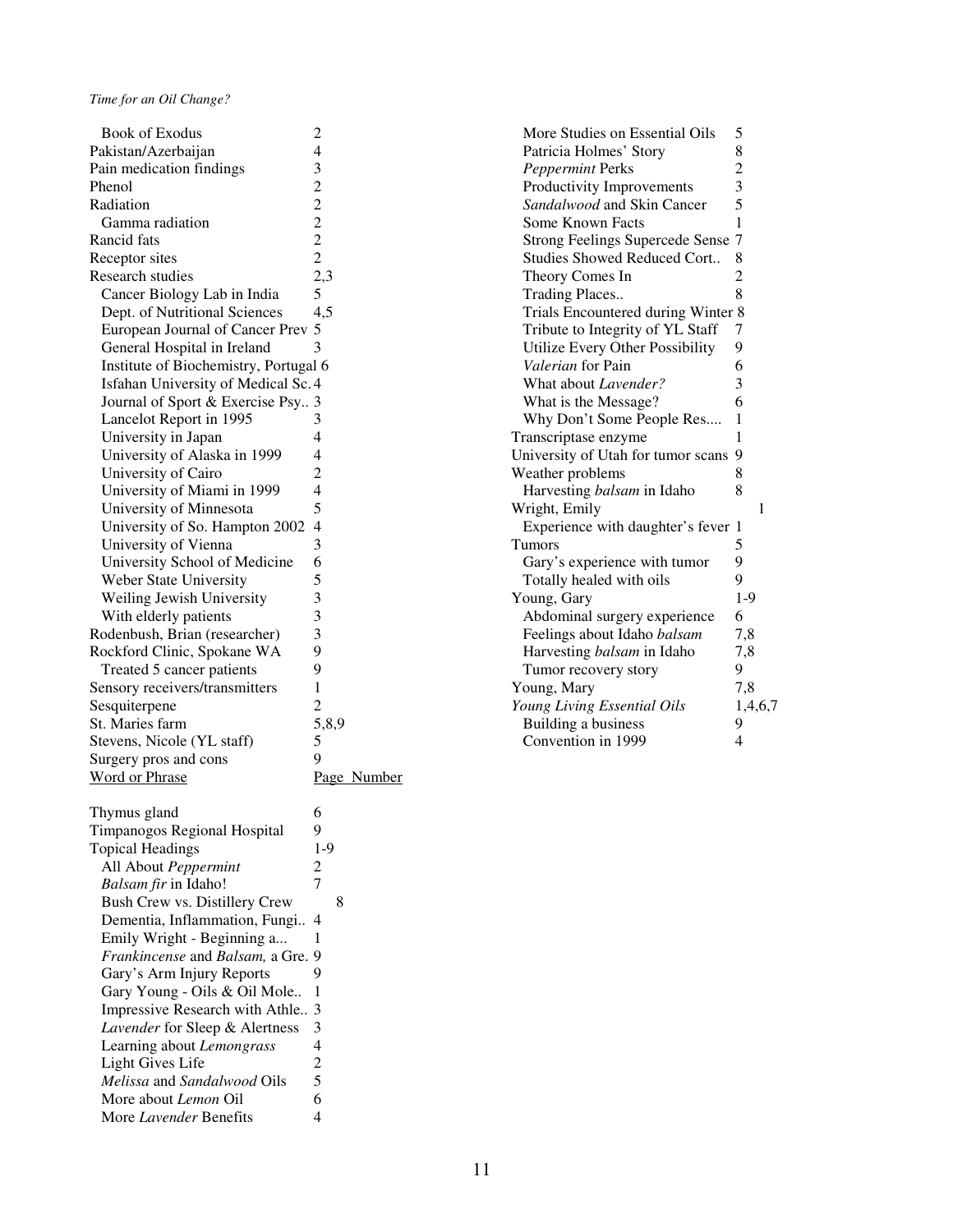## **YOUNG LIVING ESSENTIAL OILS AND PRODUCTS MENTIONED IN TRAINING CD #79**

| <b>Essential Oils or Products</b>         | Page Number    | Effective against staph, fungi         | 5              |
|-------------------------------------------|----------------|----------------------------------------|----------------|
|                                           |                | Lemongrass, Lemon & Clove              | 5              |
| Awaken                                    | 2              | Effective against E-coli               | 5              |
| Balsam fir                                | 5,8,9          | Lowers cholesterol levels              | 5              |
| Cistus                                    | 4,6            | Lime                                   | 5              |
| Dissolves blood clots                     | 4              | Melissa                                | 5              |
| Clove                                     | 5              | Orange                                 | 5              |
| Copal, similar to Frankincense            | 7              | Palmorosa                              | 5              |
| Dream Catcher                             | $\overline{c}$ | Peppermint                             | $1-3,6$        |
| Elemi                                     | 5              | Decreased depression                   | 2              |
| Eucalyptus citradora                      | 5              | Decreased inactivity                   | $\overline{c}$ |
| Frankincense                              | $7-9$          | Improved accuracy on typing            | 3              |
| Treating cancer with $F$ . and balsam 8,9 |                | Improved cognizant function            | 3              |
| Grapefruit                                | 5              | Improves productivity                  | 3              |
| Idaho balsam fir                          | $7-9$          | Reduced emotional irritation           | $\overline{c}$ |
| Effective for cancer                      | 8,9            | Reduced headaches                      | $\overline{c}$ |
| Lowered cortisol levels 40%               | 8              | Restores liver function                | 3              |
| Story of getting the <i>balsam</i> farm   | 7,8            | <b>Essential Oils or Products</b>      | Page Number    |
| Jov                                       | $\overline{c}$ |                                        |                |
| <b>JuvaCleanse</b>                        | 5              | Peppermint and Eucalyptus              | 2              |
| <b>JuvaPower</b>                          | 5              | Rosemary with Lavender                 | 4              |
| Lavender                                  | 3              | Reduces cholesterol levels             | 4              |
| Improves alertness in daytime             | 3              | Rosewood                               | 5              |
| Improves cognitive abilities              | 4              | Sandalwood                             | 5              |
| Improves sleep at night                   | 3              | Effective against skin cancer          | 5              |
| Out-performed sleep medications           | 3              | Effective for liver                    | 5              |
| Reduced agitation with caffeine           | 3              | Tangerine                              | 5              |
| Reduced blood pressure                    | 4              | <b>Thyme</b>                           | 5              |
| Studies on sleep in Ireland               | 3              | TraumaLife                             | 6              |
| Ledum                                     | 5              | <b>Tsuga</b>                           | 5              |
| Lemon                                     | 5,6            | Valerian                               | 6,7            |
| Lemon and Cistus                          | 6              | Effective for pain, exceeds morphine 6 |                |
| Decreased PFC                             | 6              | Effective for sedation, etc.           | 6,7            |
| Lemongrass                                | 4,5            | Tastes like a dirty sock!              | 6              |